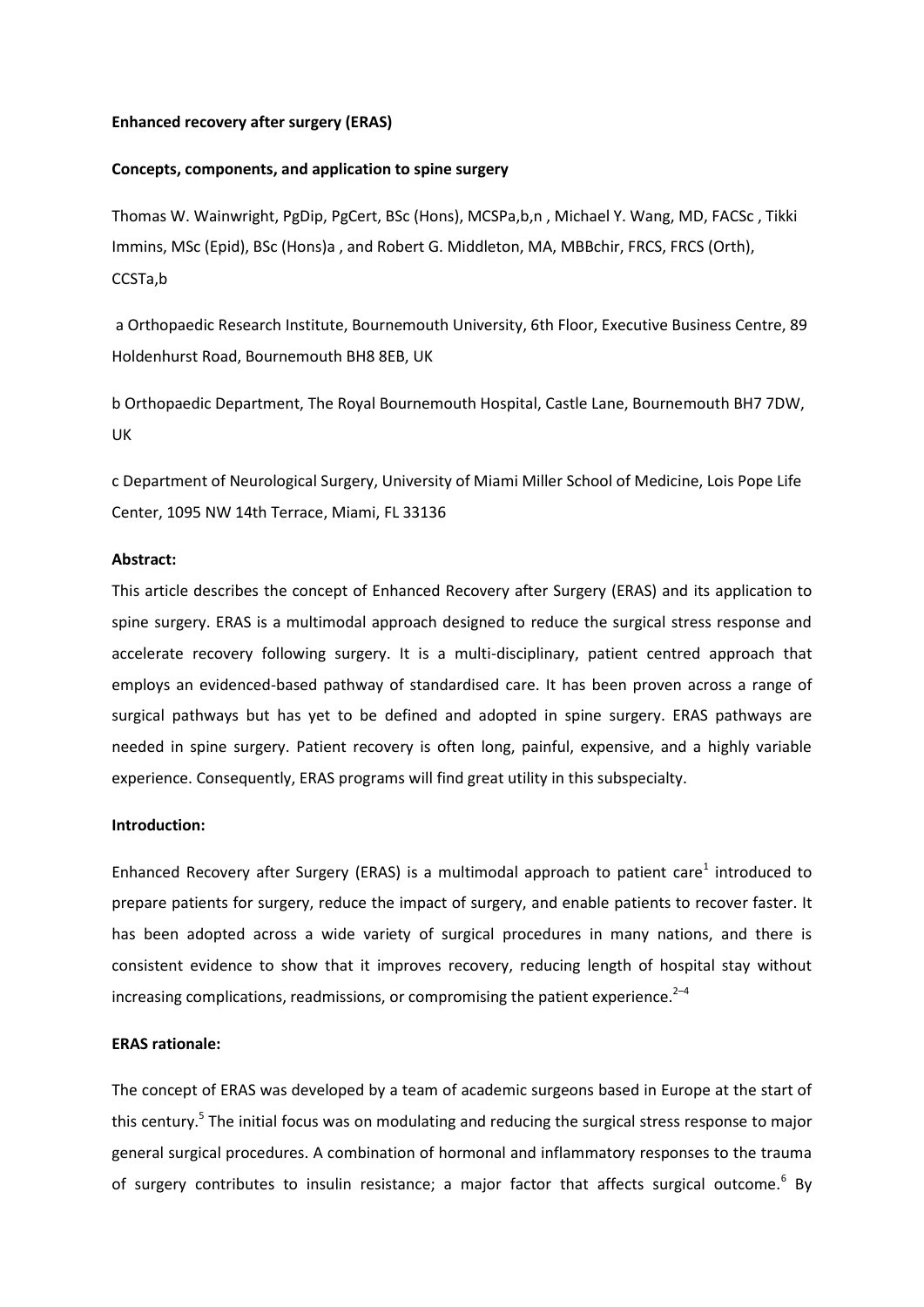implementing components such as regional analgesia, perioperative feeding and minimally invasive surgery, perioperative insulin sensitivity is tempered, thereby improving outcomes and speed of rehabilitation. The key components of ERAS (also known as fast-track, accelerated, or rapid recovery surgery) are an evidence-based approach to care; preoperative education and physical optimisation; a multimodal opioid sparing approach to anaesthesia and analgesia to allow early mobilisation; multidisciplinary working and regular meetings including all involved disciplines; and all staff training on requirements to meet functional discharge criteria. It has been successfully introduced to a range of complex surgical procedures, such as, hip and knee replacement, rectal/pelvic surgery, colonic surgery, pancreaticoduodenectomy, and gastrectomy.<sup>7-11</sup> Organisations such as The ERAS Society (http://erassociety. org), ERAS Society (UK) (http://www.erasuk.net/), the ERAS Society USA Chapter (http://erasusa.org/), and the American Society for Enhanced Recovery (ASER) (http://aserhq.org) have been formed to promote its practice.

#### **The application of ERAS to musculoskeletal surgery:**

In musculoskeletal surgical procedures, which are most closely related to spine surgery, there is strong evidence to demonstrate that ERAS has been successfully adopted into surgical pathways, and especially within the high-volume surgical pathways such as hip and knee replacement, where reductions in LOS, with no increases in complication or readmission rates, and high patient satisfaction have been found.<sup>11-14</sup>

A retrospective study in the UK15 compared 3000 consecutive hip and knee replacement patients on an ERAS pathway with those previously using a traditional protocol. It found the median length of stay (LOS) in the ERAS group was reduced to 3 days from 6 days, with a near significant decrease in return to theatre and mortality rates. No increase in readmissions was found in a study which followed 1731 hip and knee replacement patients on an ERAS protocol.<sup>16</sup> A reduction of mean LOS from 4.6 to 3.1 days was found for total knee replacements, and 6.3–3.9 days for total hip replacement. ERAS principles have also been transferred successfully more complex procedures such as revision hip replacement and revision knee replacement patients. A Norwegian study<sup>17</sup> included 82 revision hip and knee patients in its analysis of an ERAS pathway and found that it was feasible and favourable for these patients, with a mean LOS of 4.2 days for revision hip patients, and 3.9 days for revision knee patients.

Patient satisfaction is also a useful outcome when evaluating ERAS. Studies suggest that it is not negatively affected for primary hip and knee replacement patients.<sup>18,19</sup> One study<sup>20</sup> found that 445 patients rated their overall satisfaction highly (median of 10 for hip replacement and 9 for knee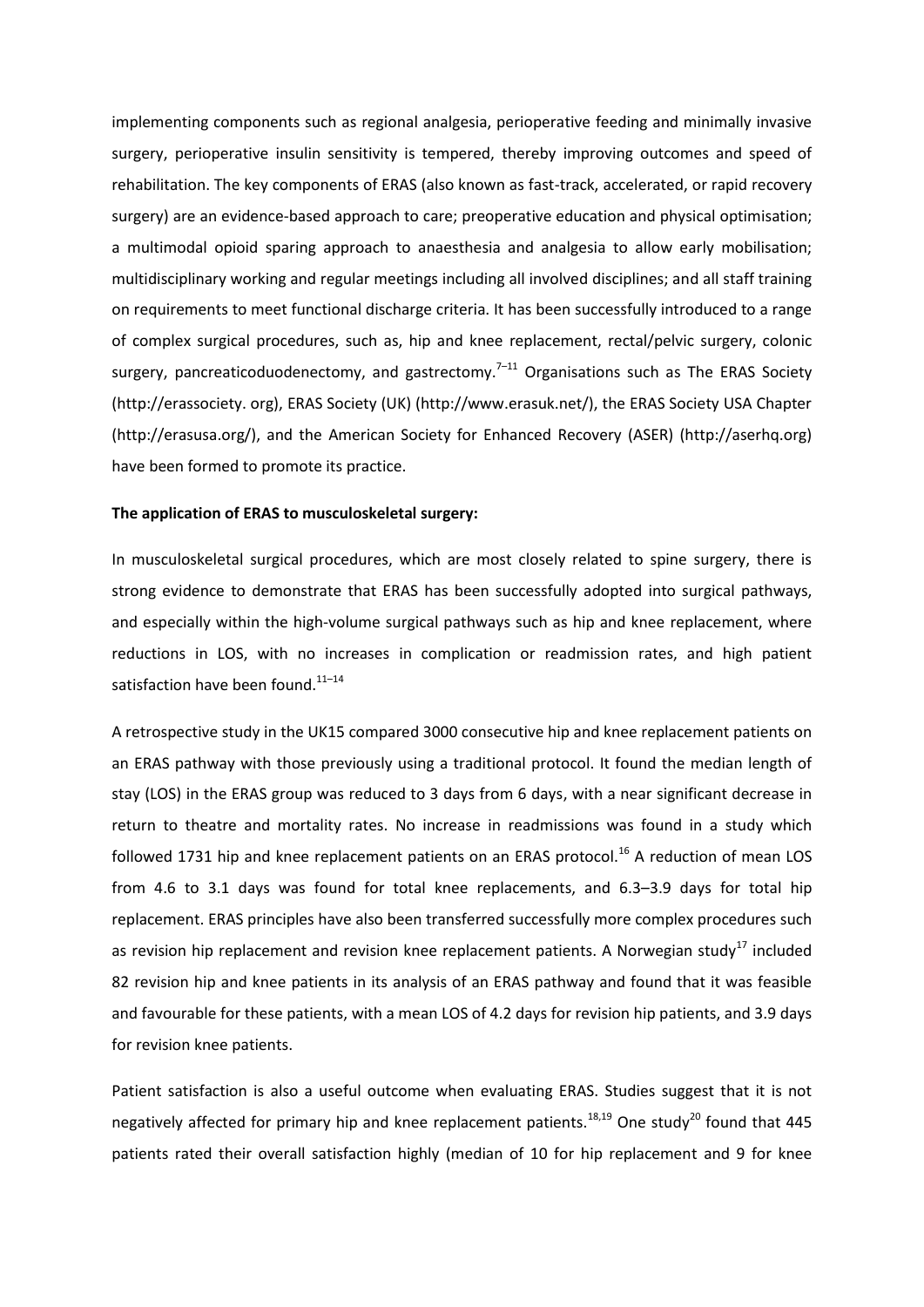replacement) when rating on a scale of 1–10, with 10 being best possible satisfaction. The authors suggest that this may be because for ERAS, all sub-components of care are prioritized to ensure patient safety on leaving the hospital.

ERAS principles have also been transferred to other areas in orthopaedics. They were introduced into a shoulder replacement pathway at a German hospital.<sup>14</sup> Initial evaluation was positive, and ERAS principles were found to be readily transferable. A US study<sup>21</sup> compared length of stay for shoulder replacement at an orthopaedic speciality hospital (OSH) which used fast-track rehabilitation and strictly organised protocols with that at a tertiary referral centre (TRC). It found that patients at the OSH had over half-a-day shorter stay than those at the TRC, and concluded that for selected patients, the OSH offered potential clinical and financial benefits.

There is also some evidence to show the benefits of introducing ERAS to Fractured Neck of Femur (FNOF) patients<sup>22-25</sup> although in a review of perioperative interventions for this group of patients the authors highlight the inherent differences between elective and emergency patients.<sup>26</sup> They caution that although there is some evidence to support individual interventions, further research is required to see how using these interventions together can improve outcomes.

Systematic reviews and meta-analyses have found ERAS to be cost effective<sup>27,28;</sup> however, there have been few studies in orthopaedic surgery. A study in Denmark comparing economic costs for total knee replacement patients on an ERAS pathway with more conventional pathways found cost savings for the ERAS patients, the majority of which related to the reduction in length of stay.<sup>29</sup> A second Danish study of 87 total hip and knee replacement patients found the ERAS protocol enabled cost savings in the in the region 4000 dollars compared to a standard protocol.<sup>30</sup>

# **The application of ERAS to spine surgery**:

There is a strong theoretical case for improving surgical outcomes by introducing ERAS principles to spine surgery pathways. This has been previously highlighted, in combination with the observation that there are few studies examining the application of ERAS in spine surgery.<sup>31</sup> However, more recently, the anecdotal application of ERAS principles has increased rapidly across geographical territories and different spinal procedures.

An updated literature search was therefore conducted in February 2017, with a search criteria designed to capture articles reporting across a wide range of elective spinal surgery procedures. From 155 potentially relevant articles, 4 articles were identified that described the implementation of ERAS (Fig. 1) to a spinal surgery cohort of patients. Review articles, studies examining elements of ERAS (without the rest of the pathway adequately described), and articles not in English were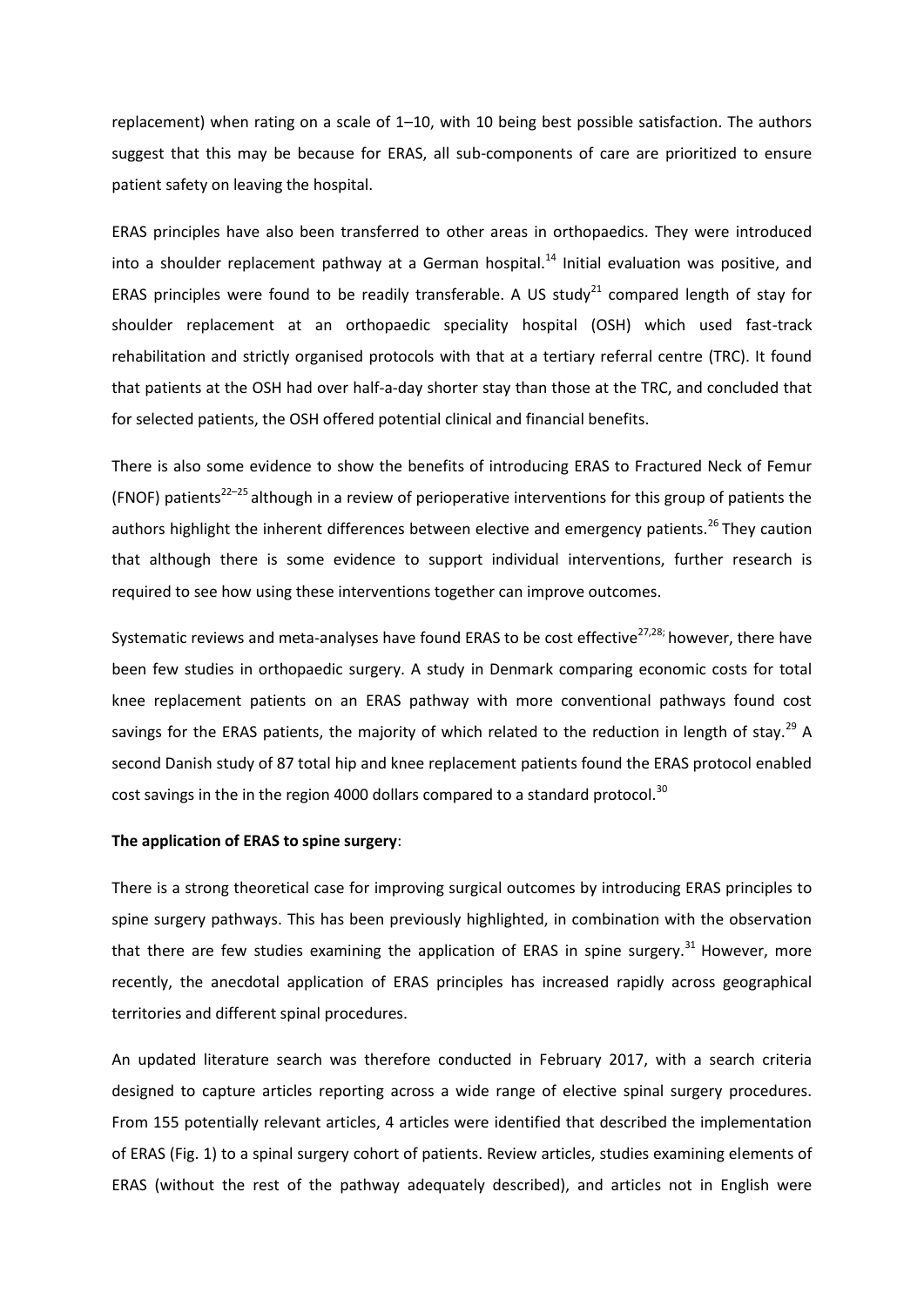excluded. One additional study, was not picked up by the search but was known to the lead author, and highly relevant, and so was added to the review.<sup>32</sup> Of the five pertinent articles, one described the implementation of ERAS to a whole elective spinal surgery service, $32$  two papers examined idiopathic scoliosis surgery,  $33,34$  one looked at lumbar spinal fusion,  $35$  and one described a series of lumbar and cervical spinal decompression patients.<sup>36</sup>

The paper examining the adoption of ERAS to a whole elective spinal service was based in the UK, and had the hospital had organisational experience of adopting ERAS to hip and knee replacement patients.<sup>32</sup> It is a well written and methodical quality improvement report, with a clear description of how they developed the ERAS pathway using inputs across professions and patients, and by reviewing the literature for the best evidence. The spinal consultants agreed 12 descriptions of elective spinal surgery to improve team communications and help standardise care, and defined an earliest expected day of discharge for each description which helped nurses and therapists to plan to mobilise patients appropriately, and ensure consistency. The standardisation of logistical principles associated with all spinal surgeries was the overarching aim, with generalizable elements of ERAS which could be applied across all types of surgery applied.

Specific ERAS elements included the preoperative use of carbohydrate drinks, laxatives, a written leaflet on what to expect following surgery, and an estimated discharge date. More minimally invasive techniques were used for a number of the procedures, and tranexamic acid was given to patients having longer operations. A standardised anaesthetic regimen was developed to avoid large doses of intraoperative opioids and use short acting anaesthetics, alongside a standardised multimodal analgesia regimen designed to reduce opioid use.

Following surgery but on the same day, consultants would see all patients and encourage mobilisation. Food and drink would be offered to patients on the day of surgery, and a leg bag would be used if ongoing urinary catheterisation was required. Daily aims were agreed with patients each day, and consultants would do daily ward rounds to ensure there were no factors to prevent patients from going home. An experienced community-based nursing team were able to follow-up on wound care and analgesia advice to prevent readmissions, and all patients had a follow-up appointment arranged at discharge.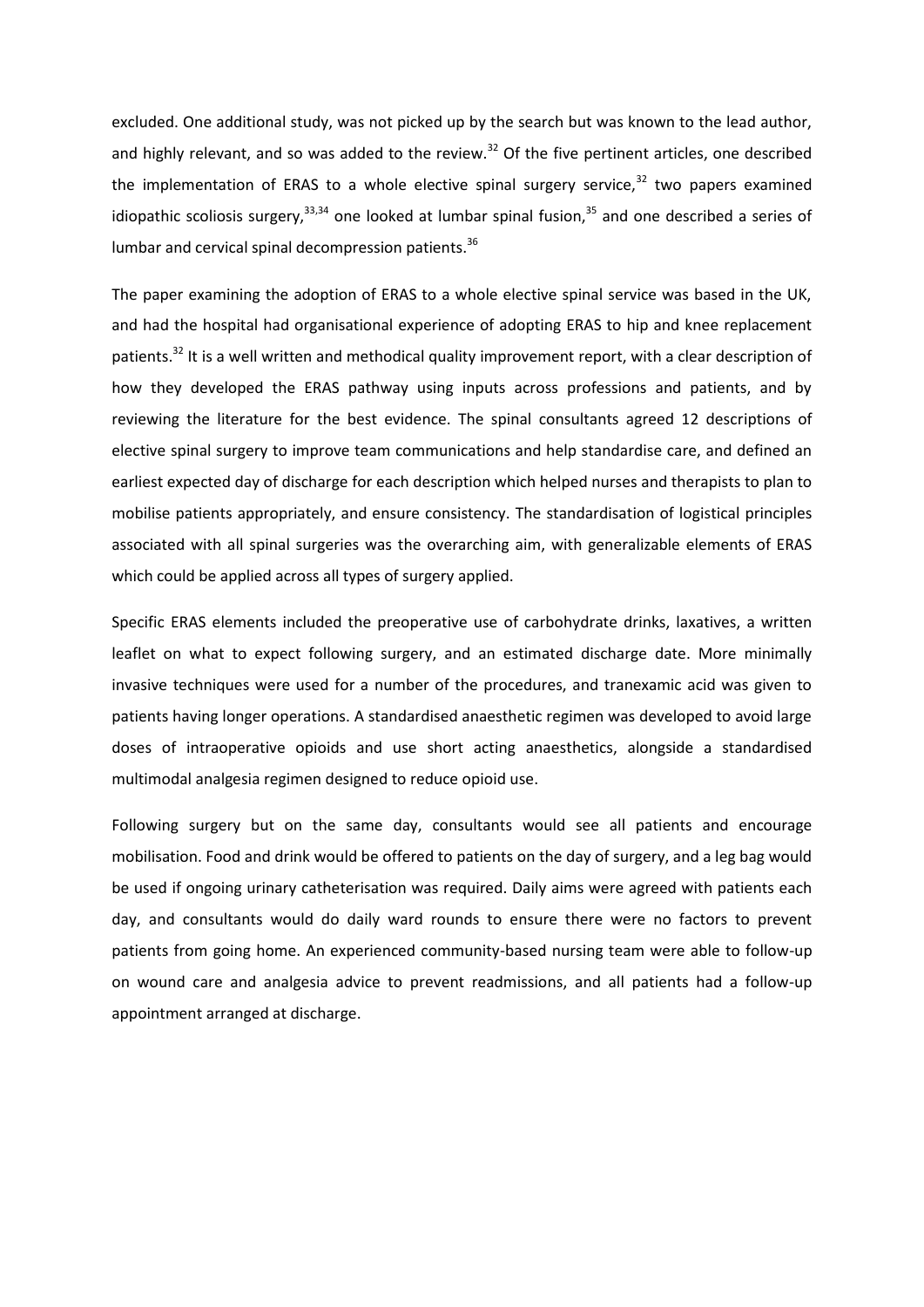

The implementation of the ERAS pathway was found to be successful, with length of stay reduced from a mean of 6 days before its introduction to 2.9 days, and readmissions reduced from 7% to 3%. In addition, a median of 100% of patients rated their care as good or excellent. This paper demonstrates the clear improvements that can be achieved with the implementation of ERAS when general ERAS principles (not procedure specific) are applied as part of a structured quality improvement initiative. Whilst a breakdown of improvements by procedure was not provided by the authors, short stay procedures such as lumbar and cervical discectomy were included, and just as Venkata and Van Dellen<sup>36</sup> demonstrated, these could be discharged home on the day of surgery when ERAS principles were adopted. However, Blackburn et al. $32$  also included more complex and traditionally longer stay procedures such as posterior scoliosis correction were included, and given an expected LOS of 5 days for children, and 7 days for adults.

The two studies looking at the implementation of ERAS for adolescent idiopathic scoliosis surgery, also indicated that ERAS can be successfully introduced to this pathway, and that LOS can be reduced to 3-4 days.<sup>33,34</sup> In one study mean length of stay was reduced by 1.7 days to 4 days after the rapid recovery pathway was fully introduced for 84 patients.<sup>34</sup> In this paper, the authors present the details and results of a systematic quality improvement journey, with clear details of the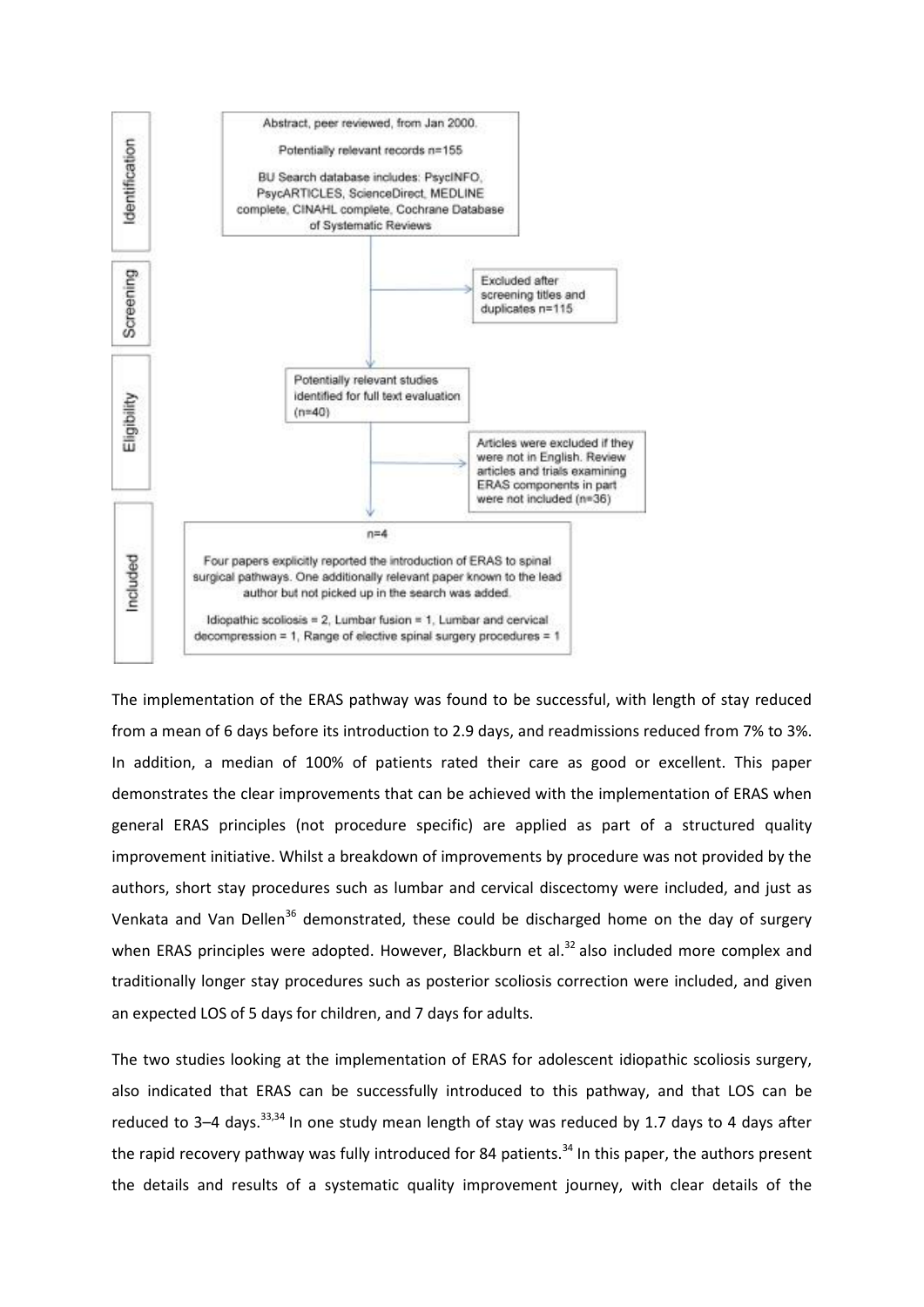historical pathway, the transition period, and the implementation of ERAS. An excellent pathway algorithm, detailing their ERAS pathway is available online (http://www.chop.edu/clinicalpathway/spinal-fusion-post-op-adolescent-idiopathic-scoliosis-ais-clinical-pathway). The authors present Statistical Process Control (SPC) data for compliance to ERAS processes, and outcomes such as LOS and pain. This illustrates and confirms the link found previously in ERAS pathways, that high process compliance is linked to improved outcomes,<sup>5</sup> and that compliance to 80% or more of the elements of the ERAS protocol is required to improve outcomes.<sup>37</sup> Gornitzky et al.<sup>33</sup> and Muhly et al. $34$  both conclude that a standardised multi-modal analgesic strategy, can facilitate early discontinuation of intravenous opioids whilst achieving effective pain control to allow early mobilisation and accelerated recovery. The two papers, were performed by the same group and include an analgesic regime including preoperative gabapentin and acetaminophen, intraoperative methodone and acetaminophen, and postoperative PCA and diazepam supplemented with gabapentin, acetaminophen, and ketorolac; with ambulation and full diet from day 1 post-op.

Wang et al.<sup>35</sup> demonstrated the successful implementation of ERAS to a cohort of 42 patients undergoing one- or two-level lumbar transforaminal interbody infusion, utilising a novel minimally invasive surgical approach with ERAS components. This successful implementation is supported by two articles excluded from the literature search. A Danish study<sup>38</sup> found that by applying a comprehensive multimodal pain treatment to major spinal surgery patients, in line with enhanced recovery principles of reducing opioid consumption, less opioids were consumed on post-operative days 1 ( $p=0.024$ ) and 2 ( $p=0.048$ ) compared to pre-intervention consumption and the 41 complex fusion patients were mobilised earlier from bed (p=0.003). Length of stay in the surgical department also lowered from 9 days pre-intervention to 7 days post-intervention, although this was not statistically significant. Work has been carried out recently in Germany to further develop fast-track protocols in spinal surgery. Fleege et al.<sup>39</sup> introduced a fast-track protocol (2014b) for their patients undergoing stabilisation of one or two segments for degenerative lumbar spine pathologies, and reduced LOS by 4.7 days, as well as increasing patient satisfaction. In accordance with enhanced recovery concepts, the protocol included a patient education day the week before surgery involving the multi-disciplined team; a strictly followed treatment plan, supervised by physiotherapists, in which the patient was actively involved enabling mobilization on the day of surgery; and early discharge planning using fixed criteria which had been previously agreed with the patient.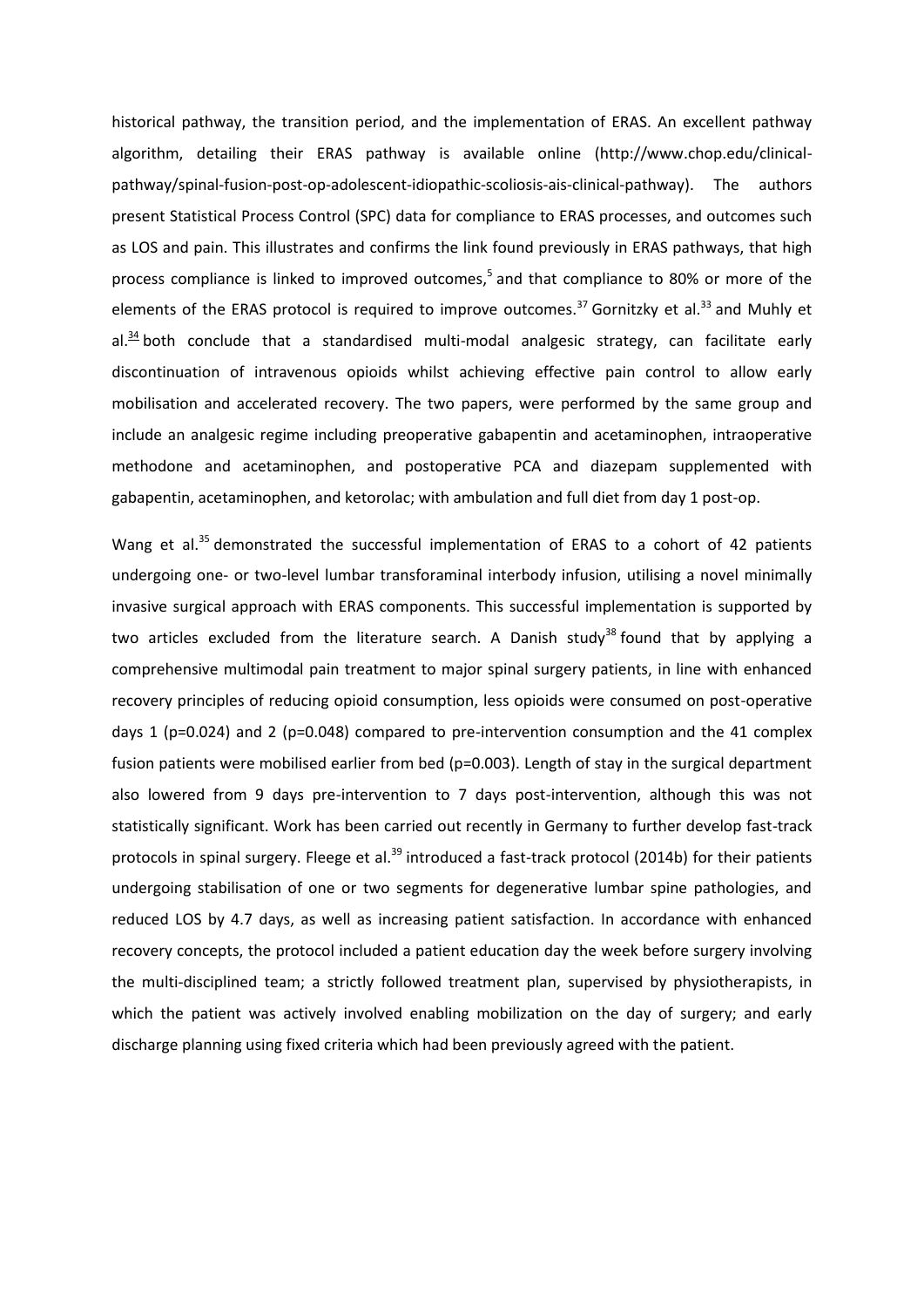#### **ERAS Strategies**

At its core ERAS is about improving patient outcomes and speeding up a patient′s recovery following surgery. There are 24 traditional elements of ERAS care,<sup>5</sup> and so therefore the focus in ERAS is to optimise every aspect of a patient′s journey and promote the patient as an active participant in their recovery process and rehabilitation. Successful pathways are delivered by multi-disciplinary teams working across traditional professional silos, and departmental boundaries such as outpatient clinics, preoperative units, the operating theatre, and the ward. Engaging all of the stakeholders in the surgical pathway is essential in order to choose the right clinical steps and combine these with the necessary process and system changes to ensure that they are delivered every time for every patient. It is only by optimising the logistical features as well as the clinical steps that it is possible to improve the patients′ pathway.

Experience from exemplars, highlights that the ERAS approach is multimodal by definition.<sup>1</sup> Therefore, coherent multi-disciplinary team working is critical, and regular meetings to discuss ERAS process compliance, patient outcomes, and how to improve the pathway are essential. Commonly members of this team will include surgeons, anaesthetists, nurses, dieticians, physiotherapists, occupational therapists, and managers. Frequently, an ERAS nurse or project manager co-ordinates the activities of the ERAS team, and they will lead on training new staff, collecting process and outcome data, and distributing pathway related instructions and updates. Ongoing audit of the ERAS care processes is essential to sustain performance, and the ERAS Society has developed a specific system for this purpose called the ERAS Interactive Audit System, which is based on the ERAS Society guidelines, and is available internationally. The series of ERAS Society guidelines have grown since the initial consensus document for colonic resection in 2005.<sup>40</sup> There are now 12 published guidelines, with ERAS Society Spinal Surgery guidelines planned for publication in 2017. The effectiveness of the ERAS guidelines have been tested, with publications showing that adoption of the care process defined by the guidelines, improves surgical outcomes.  $41; 42$ 

The original and generic components of ERAS are presented in Table 1, with an explanation of their target effect. With the exception of Muhly et al.<sup>34</sup> the reporting of the intervention (the ERAS pathway) across the papers was incomplete. This meant it was difficult to accurately highlight which components of ERAS had been adopted in each pathway, and to what degree there was compliance to each component. This means, that without a complete description of the ERAS pathway, other clinicians cannot reliably implement interventions, and other researchers cannot easily replicate or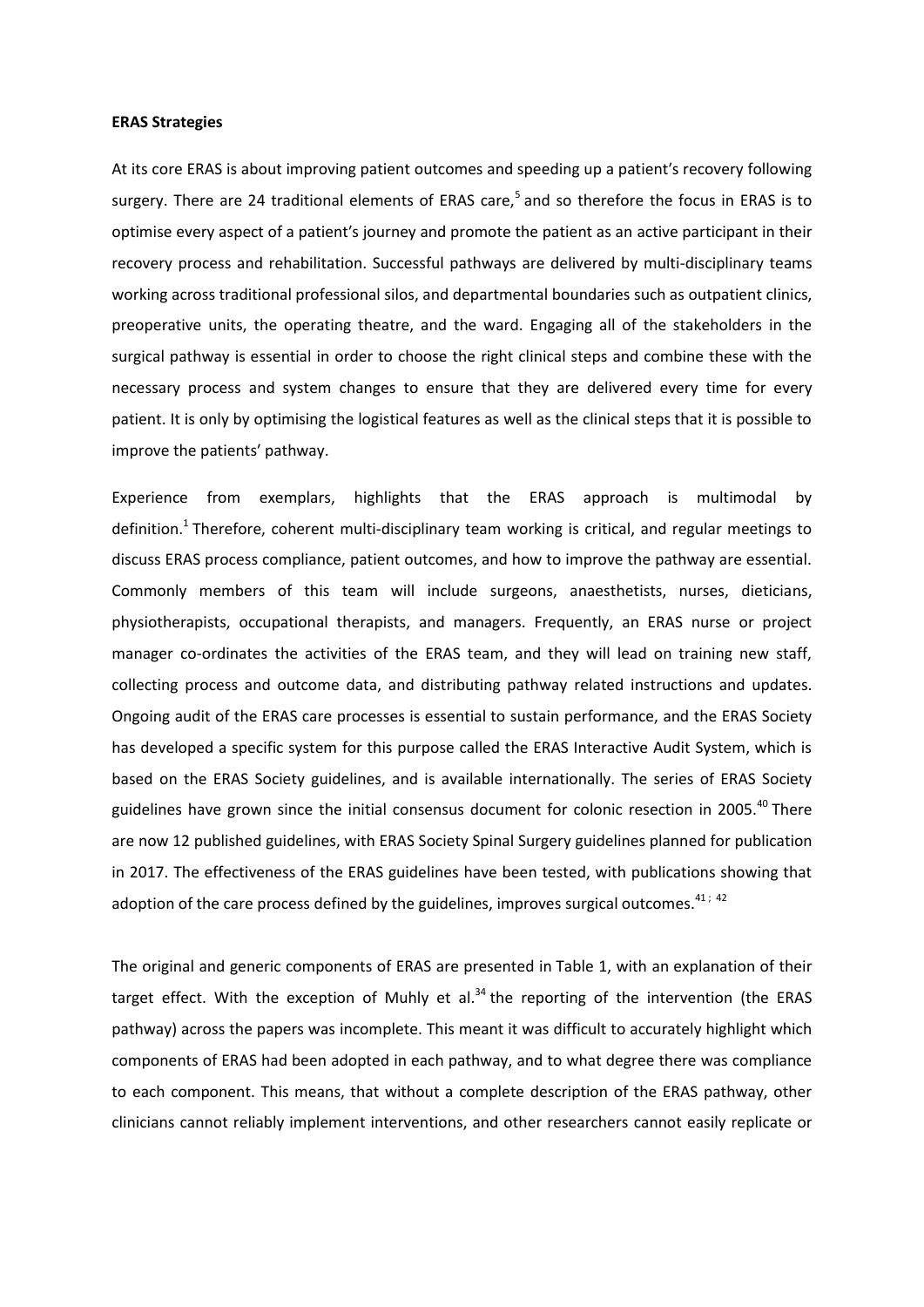build on research findings.<sup>43</sup> Future work should therefore concentrate on producing spinal procedure specific guidelines.

| Table - ERAS strategies. The original core ERAS Society Guideline components described by Ljungqvist et al. <sup>5</sup> for colonic<br>resection. Reproduced with permission. |                                                                                                                                                  |                                                                                       |
|--------------------------------------------------------------------------------------------------------------------------------------------------------------------------------|--------------------------------------------------------------------------------------------------------------------------------------------------|---------------------------------------------------------------------------------------|
|                                                                                                                                                                                | <b>ERAS</b> component                                                                                                                            | <b>Target effect</b>                                                                  |
| Preadmission                                                                                                                                                                   | Cessation of smoking and excessive intake of alcohol<br>Preoperative nutritional screening and, as needed, assessment and<br>nutritional support | <b>Reduce complications</b><br><b>Reduce complications</b>                            |
|                                                                                                                                                                                | Medical optimisation of chronic disease                                                                                                          | <b>Reduce complications</b>                                                           |
| Preoperative                                                                                                                                                                   | Structured preoperative information and engagement of the patient<br>and relatives or carers                                                     | Reduce anxiety, involve the patient to improve<br>compliance with protocol            |
|                                                                                                                                                                                | Preoperative carbohydrate treatment                                                                                                              | Reduce insulin resistance, improve well-being,<br>possibly faster recovery            |
|                                                                                                                                                                                | Preoperative prophylaxis against thrombosis<br>Preoperative prophylaxis against infection                                                        | Reduce thromboembolic complications<br>Reduce infection rates                         |
|                                                                                                                                                                                | Prophylaxis against nausea and vomiting                                                                                                          | Minimise postoperative nausea and vomitting                                           |
| Intraoperative                                                                                                                                                                 | Minimally invasive surgical techniques                                                                                                           | Reduce complicaitons, faster recovery, reduce<br>pain                                 |
|                                                                                                                                                                                | Standardised anaesthesia, avoiding long-acting opioids                                                                                           | Avoid or reduce postoperative ileus                                                   |
|                                                                                                                                                                                | Maintaining fluid balance to avoid over or under hydration,<br>administer vasopressors to support blood pressure control                         | Reduce complications, reduce postoperative<br>ileus                                   |
|                                                                                                                                                                                | Epidural anaesthesia for open surgery                                                                                                            | Reduce stress response and insulin resistance,<br>basic postoperative pain management |
|                                                                                                                                                                                | Restrictive use of surgical drains                                                                                                               | Support mobilisaiton, reduce pain and<br>discomfort, no proven benefit of use         |
|                                                                                                                                                                                | Removal of nasogastric tubes before reversal of anaesthesia                                                                                      | Reduce the risk of pneumonia, support oral<br>intake of solids                        |
|                                                                                                                                                                                | Control of body temperature using warm air flow blankets and<br>warmed intravenous infusions                                                     | <b>Reduce complicaitons</b>                                                           |
| Postoperative                                                                                                                                                                  | Early mobilisation (on the day of surgery)                                                                                                       | Support return to normal movement                                                     |
|                                                                                                                                                                                | Early intake of oral fluids and solids (offered the day of surgery)                                                                              | Support energy and protein supply, reduce<br>starvation-induced insulin resistance    |
|                                                                                                                                                                                | Early removal of urinary catheters and intravenous fluids (morning<br>after surgery)                                                             | Support ambulation and mobilisation                                                   |
|                                                                                                                                                                                | Use of chewing gums and laxatives and peripheral opiod bloking<br>agents (when using opiods)                                                     | Support return of gut function                                                        |
|                                                                                                                                                                                | Intake of protein and energy-rich nutritional supplements                                                                                        | Increase energy and protein intake in addition to<br>normal food                      |
|                                                                                                                                                                                | Multimodal approach to opioid sparring pain control                                                                                              | Pain control reduces insulin resistance, supports<br>mobilisation                     |
|                                                                                                                                                                                | Multimodal approach to control of nausea and vomitting                                                                                           | Minimise postoperative nausea and vomiting<br>and support energy and protein intake   |
|                                                                                                                                                                                | Preparation for early discharge                                                                                                                  | Avoid unessecary delays to discharge                                                  |
|                                                                                                                                                                                | Audit of outcomes and process in a multiprofessional, multi-<br>disciplinary team on a regular basis                                             | Control of practice (a key to improve outcomes)                                       |

### **Summary**

The implementation of ERAS pathways across surgical procedures has seen a paradigm shift in how surgical care is delivered. There is strong evidence to support the adoption of ERAS pathways across a broad range of non-spine surgery procedures, and there is emerging evidence to suggest that ERAS principles can have the same effect across spine surgery.

The demand for spine surgery is increasing, and the wide variations in practice, LOS, complication rates, post-operative pain and functional recovery suggestive that improvements are possible. The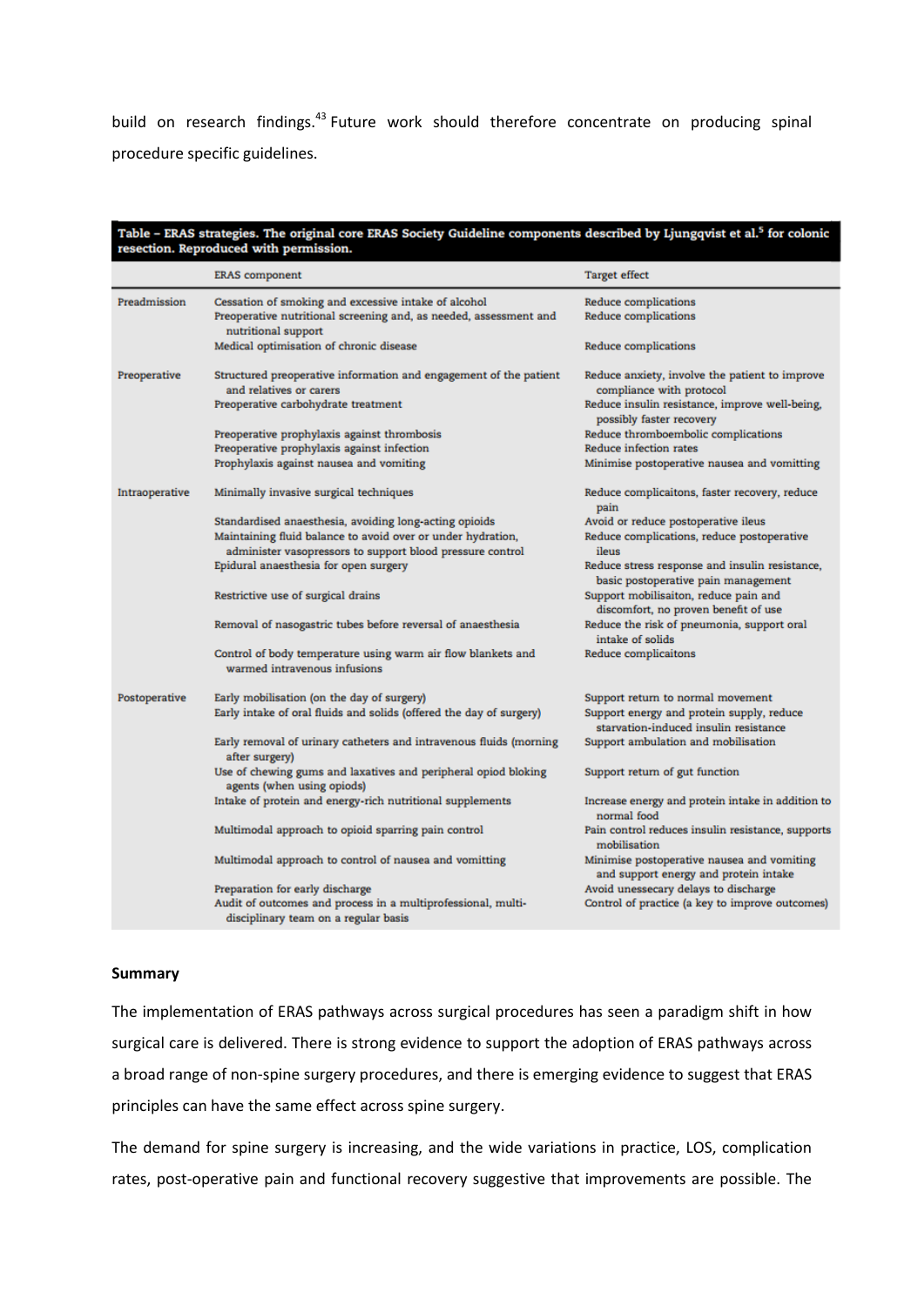literature demonstrates that even incomplete implementation of ERAS is helping to improve patient outcomes. These findings, in combination with the success of ERAS in other procedures, are indicative that ERAS pathways should be applicable to spine surgery patients. However, there is a need for spine surgery specific guidelines, detailing the process to allow for more widespread adoption, whilst allowing for procedure specific adaption due to the range of different spine surgery procedures, and the often, high chronicity of pain state pre-operatively, and high level of disability. Due to the substantial potential improvements to patient recovery if ERAS can be adopted, it′s implementation should be a priority for all spine surgery multi-disciplinary teams.

# **7. Disclosure**

Thomas W Wainwright, Tikki Immins, and Robert G Middleton report no proprietary or commercial interest in any product mentioned or concept discussed in this article.

Michael Y Wang discloses the following relationships.

Consultant: Depuy-Synthes Spine, JoiMax, K2M, Aesculap Spine

Royalties: Depuy-Synthes Spine

Grants: Department of Defense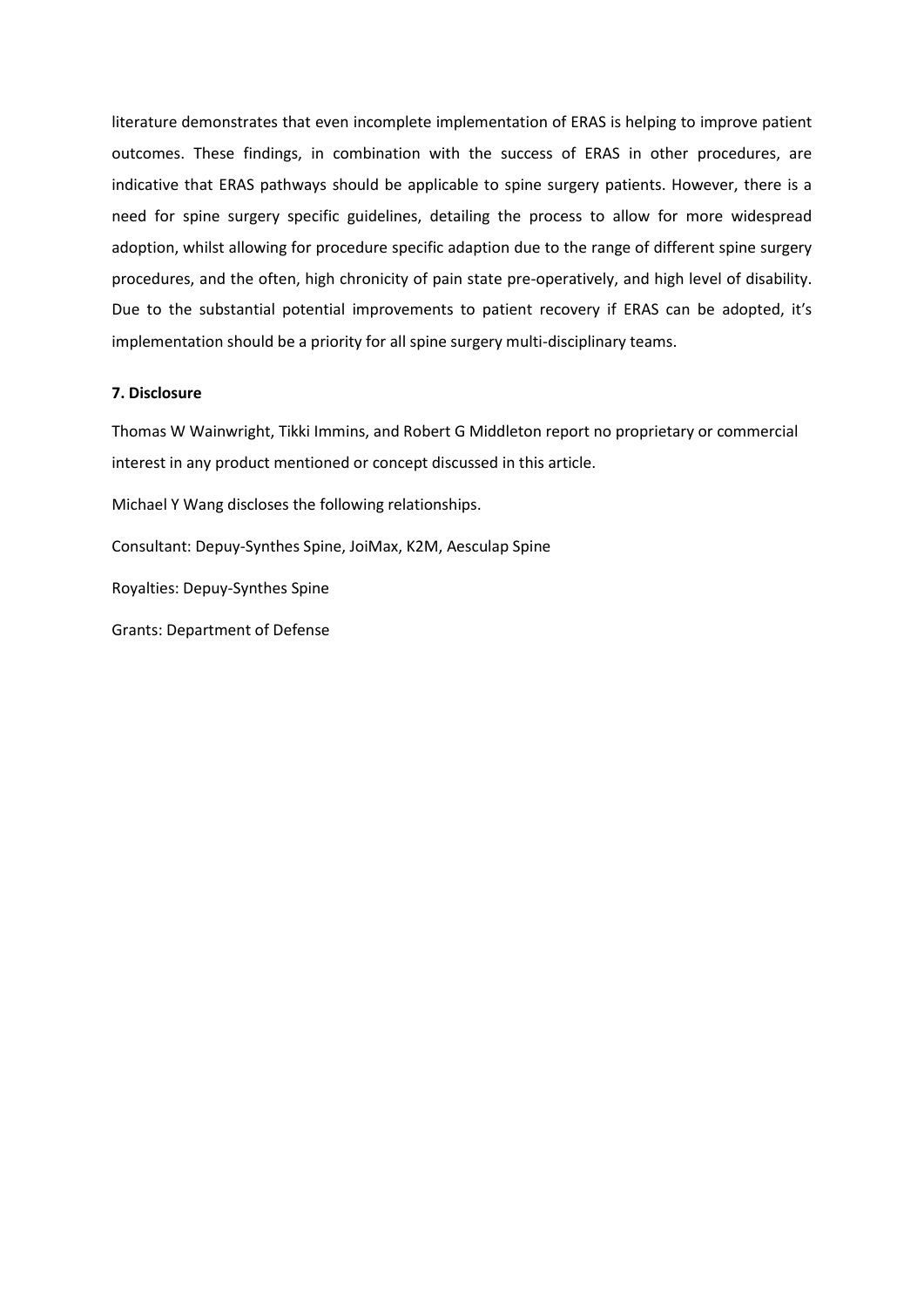#### **References**

1. Kehlet H. Multimodal approach to control postoperative pathophysiology and rehabilitation. Br J Anaesth. 1997;78: 606–671.

2. Adamina M, Kehlet H, Tomlinson GA, et al. Enhanced recovery pathways optimize health outcomes and resource utilization: a meta-analysis of randomized controlled trials in colorectal surgery. Surgery. 2011;149:830–840.

3. Paton F, Chamber PW, Eastwood A, et al. Effectiveness and implementation of enhanced recovery after surgery programmes: a rapid evidence synthesis 4. BMJ Open. 2014;22(7):e005015.

4. Barbieri A, Vanhaecht K, Van Herck P, et al. Effects of clinical pathways in the joint replacement: a meta-analysis. BMC Med. 2009;1(7):32.

5. Ljungqvist O, Scott M, Fearon KC. Enhanced recover after surgery. a review. JAMA Surg. 2017;152(3):292–298.

6. Carli F. Physiologic considerations of Enhanced Recovery after Surgery (ERAS) programs: implications of the stress response. J Can Anesth. 2015;62:110–119.

7. Lassen K, Coolsen M, Slim K, et al. Guidelines for perioperative care for pancreaticoduodenectomy: Enhanced Recovery after Surgery (ERAS®) Society recommendations. World J Surg. 2013;37:240–258.

8. Mortensen K, Nilsson M, Slim K, et al. Consensus guidelines for enhanced recovery after gastrectomy. Enhanced Recovery after Surgery (ERAS®) Society recommendations. Br J Surg. 2014;101:1209–1229.

9. Gustafsson UO, Scott MJ, Schwenk W, et al. Guidelines for perioperative care in elective colonic surgery: Enhanced Recovery after Surgery (ERAS®) Society recommendations. World J Surg. 2013;37:259–284.

10. Ngren J, Thacker J, Carli F, et al. Guidelines for perioperative care in elective rectal/pelvic surgery: Enhanced Recovery After Surgery (ERAS®) Society recommendations. World J Surg. 2013;37:285– 305.

11. Husted H. Fast-track hip and knee arthroplasty: clinical and organizational aspects. Acta Orthop. 2012;83(suppl):346.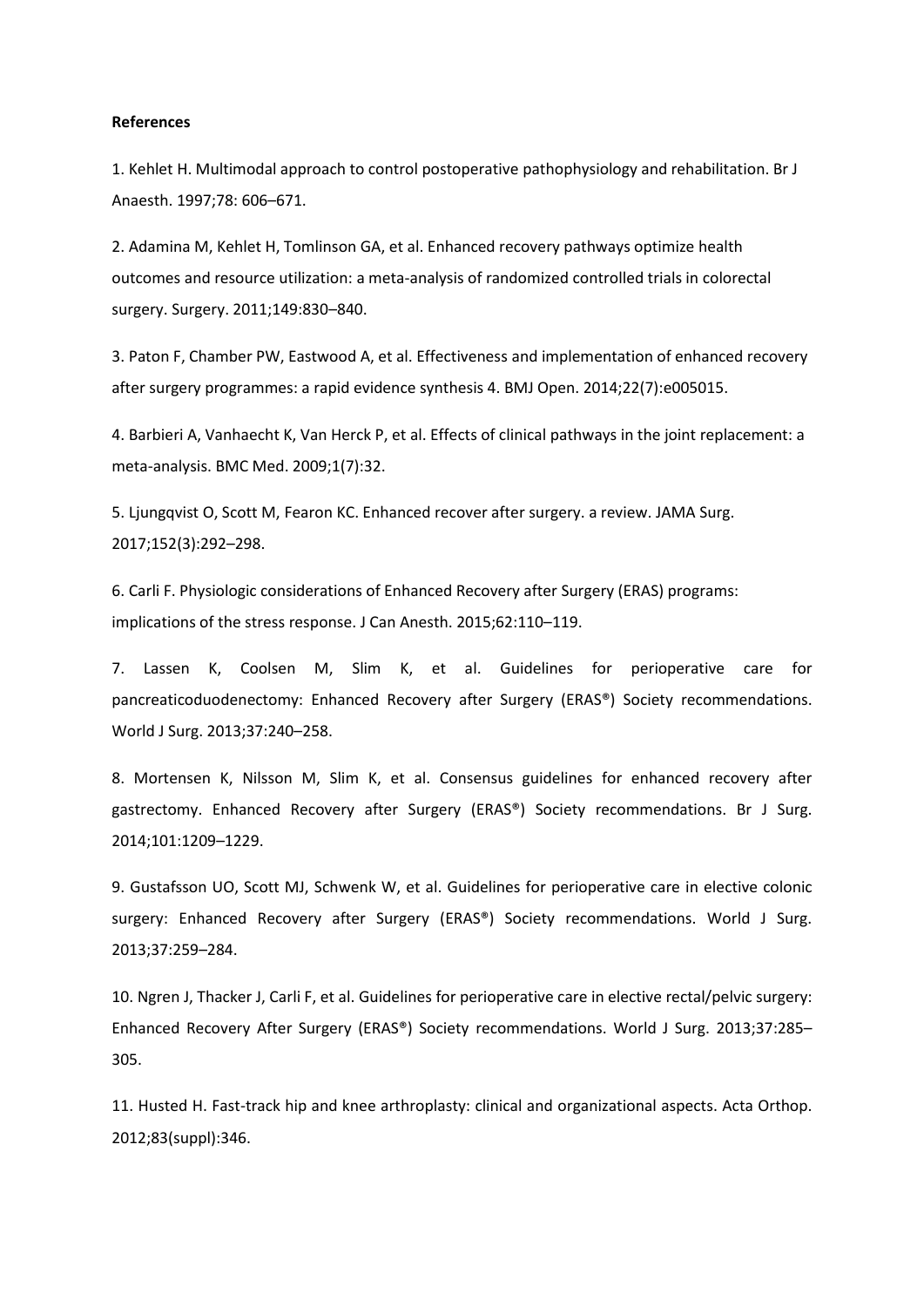12. Brahim MS, Twaij H, Giebaly DE, et al. Enhanced recovery in total hip replacement: a clinical review. Bone Joint J. 2013;95: 1587–1594.

13. Ibrahim MS, Alazzawi S, Nizam I, et al. An evidence-based review of enhanced recovery interventions in knee replacement surgery. Ann R Coll Surg Engl. 2013;95:386–389.

14. Jerosch J, Goddertz J, Herwig M, et al. Rapid recovery—an innovative approach for patients in shoulder arthroplasty. OUP. 2012;1:167–172.

15. Khan SK, Malviya A, Muller SD, et al. Reduced short-term complications and mortality following Enhanced Recovery primary hip and knee arthroplasty: results from 6,000 consecutive procedures. Acta Orthop. 2014;85:26–31.

16. Husted H, Otte KS, Kristensen BB, et al. Readmissions after fast-track hip and knee arthroplasty. Arch Orthop Trauma Surg. 2010;130:1185–1191.

17. Winther SB, Foss OA, Wik TS. 1-year follow-up of 920 hip and knee arthroplasty patients after implementing fast-track. Acta Orthop. 2015;86:78–85.

18. Barker KL, Reilly KA, Lowe CM, et al. Patient satisfaction with accelerated discharge following unilateral knee replacement. IJTR. 2006;13(6):247–253.

19. Jones EL, Wainwright TW, Foster JD, et al. A systematic review of patient reported outcomes and patient experience in enhanced recovery after orthopaedic surgery. Ann R Coll Surg Engl. 2014;96:89–94.

20. Specht K, Kjaersgaard-Andersen P, Kehlet H, et al. High patient satisfaction in 445 patients who underwent fast-track hip or knee replacement. Acta Orthop. 2015;86:702–707.

21. Padegimas EM, Zmistowski BM, Clyde CT, et al. Length of stay after shoulder arthroplasty—the effect of an orthopaedic specialty hospital. J Shoulder Elbow Surg. 2016;25:1404–1411.

22. Gupta A. The effectiveness of geriatrician-led comprehensive hip fracture collaborative care in a new acute hip unit based in a general hospital setting in the UK. J R Coll Physicians Edin. 2014;44:20– 26.

23. Rasmussen S, Kristensen BB, Foldager S, et al. Accelerated recovery program after hip fracture surgery. Ugeskirft Laeger. 2002;165(1):29–33.

24. Kosy JD, Blackshaw R, Swart M, et al. Fractured neck of femur patient care improved by simulated fast-track system. J Orthopaed Traumatol. 2013;14:165–170.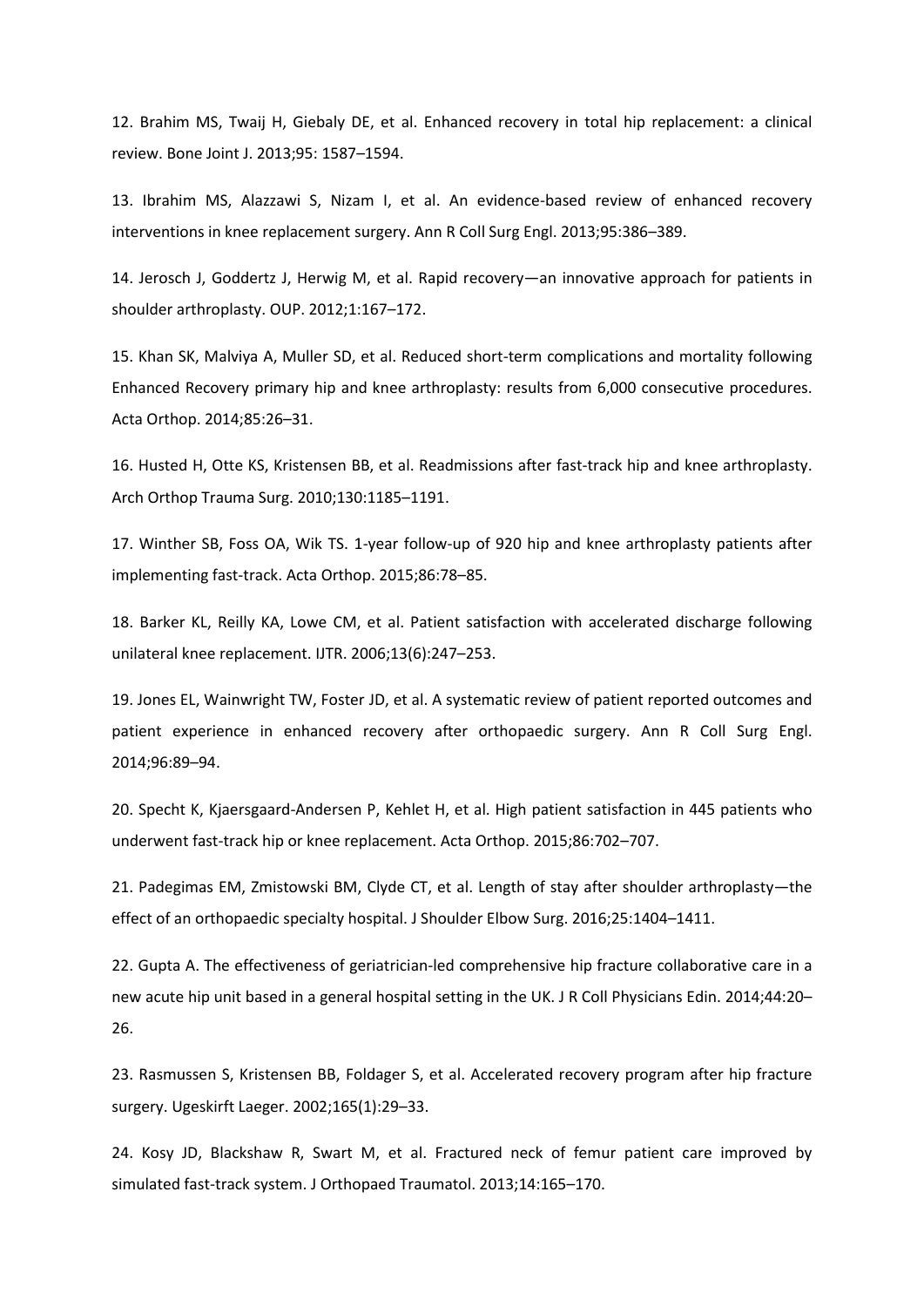25. Macfie D, Zadeh RA, Andrews M, et al. Perioperative multimodal organisation in patients undergoing surgery for fractured neck of femur. Surgeon. 2012;10:90–94.

26. Lotfi N, Ibrahim MS, Ibrahim IR, et al. Enhanced recovery for neck of femur fracture: a current concept and review of perioperative interventions. Int J Orthopaed. 2015;2(5):391–398.

27. Lee L, Li C, Landry T, et al. A systematic review of economic evaluations of enhanced recovery pathways for colorectal surgery. Ann Surg. 2014;259(4):670–676.

28. Stowers MDJ, Lemanu DP, Hill AG. Health economics in Enhanced Recovery After Surgery programs. Can J Anesth/J Can Anesth. 2015;62:219–230.

29. Andersen SH, Husted H, Kehlet H. Economic consequences of accelerated care pathways in total knee-arthroplasty. Ugeskr Laeger. 2009;171:3276–3280.

30. Larsen K, Hansen TB, Thomsen PB, et al. Cost-effectiveness of accelerated perioperative care and rehabilitation after total hip and knee arthroplasty. J Bone Joint Surg Am. 2009;91:761–772.

31. Wainwright TW, Immins T, Middleton RG. Enhanced recovery after surgery (ERAS) and its applicability for major spine surgery. Best Pract Res Clin Anaesthesiol. 2016;30(1):91–102.

32. Blackburn J, Madhaven P, Leung YL, et al. An Enhanced Recovery Program for elective spinal surgery patients. JCOM. 2016;23(10) 2016.

33. Gornitzky AL, Flynn JM, Muhly WT, et al. Case series: a rapid recovery pathway for adolescent idiopathic scoliosis that improves pain control and reduces time to inpatient recovery after posterior spinal fusion. Spine Deform. 2016;4:288–295.

34. Muhly WT, Sankar WN, Ryan K, et al. Rapid recovery pathway after spinal fusion for idiopathic scoliosis. Pediatrics. 2016;137(4).

35. Wang MY, Chang P-Y, Grossman J. Development of anEnhanced Recovery After Surgery (ERAS) approach for lumbar spinal fusion. J Neurosurg Spine. 2016;23:1–8.

36. Venkata HK, Van Dellen JR. A perspective on the use of an Enhanced Recovery Programme in open, non-instrumented, 'day-surgery' for degenerative lumbar and cervical spinal conditions Apr 14. J Neurosurg Sci. 2016.

37. Gotlib Conn L, McKenzie M, Pearsall EA, et al. Successful implementation of an enhanced recovery after surgery programme for elective colorectal surgery: a process evaluation of champions experiences. Implement Sci. 2015;10:99.